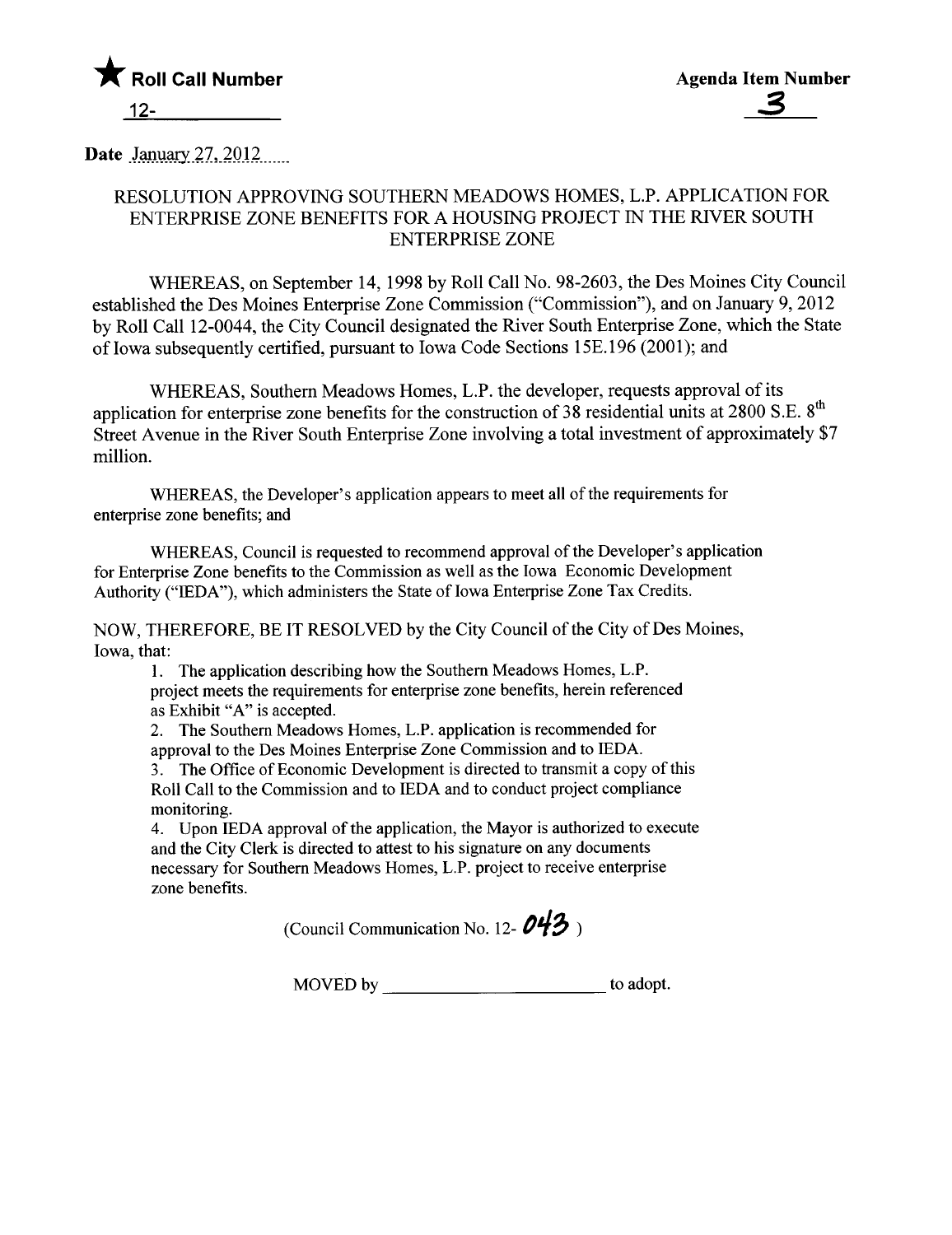

Date January  $27,2012$ 

Agenda Item Number

APPROVED AS TO FORM:

Michael F. Kelley, Assistant City Attorney

| <b>COUNCIL ACTION</b> | <b>YEAS</b> | <b>NAYS</b> | <b>PASS</b> | <b>ABSENT</b>   | <b>CERTIFICATE</b>                                                                                   |
|-----------------------|-------------|-------------|-------------|-----------------|------------------------------------------------------------------------------------------------------|
| <b>COWNIE</b>         |             |             |             |                 |                                                                                                      |
| <b>COLEMAN</b>        |             |             |             |                 | I, DIANE RAUH, City Clerk of said City hereby                                                        |
| <b>GRIESS</b>         |             |             |             |                 | certify that at a meeting of the City Council of<br>said City of Des Moines, held on the above date, |
| <b>HENSLEY</b>        |             |             |             |                 | among other proceedings the above was adopted.                                                       |
| <b>MAHAFFEY</b>       |             |             |             |                 |                                                                                                      |
| <b>MEYER</b>          |             |             |             |                 | IN WITNESS WHEREOF, I have hereunto set my<br>hand and affixed my seal the day and year first        |
| <b>MOORE</b>          |             |             |             |                 | above written.                                                                                       |
| <b>TOTAL</b>          |             |             |             |                 |                                                                                                      |
| <b>MOTION CARRIED</b> |             |             |             | <b>APPROVED</b> |                                                                                                      |
|                       |             |             |             |                 |                                                                                                      |
|                       |             |             |             | Mayor           | City Clerk                                                                                           |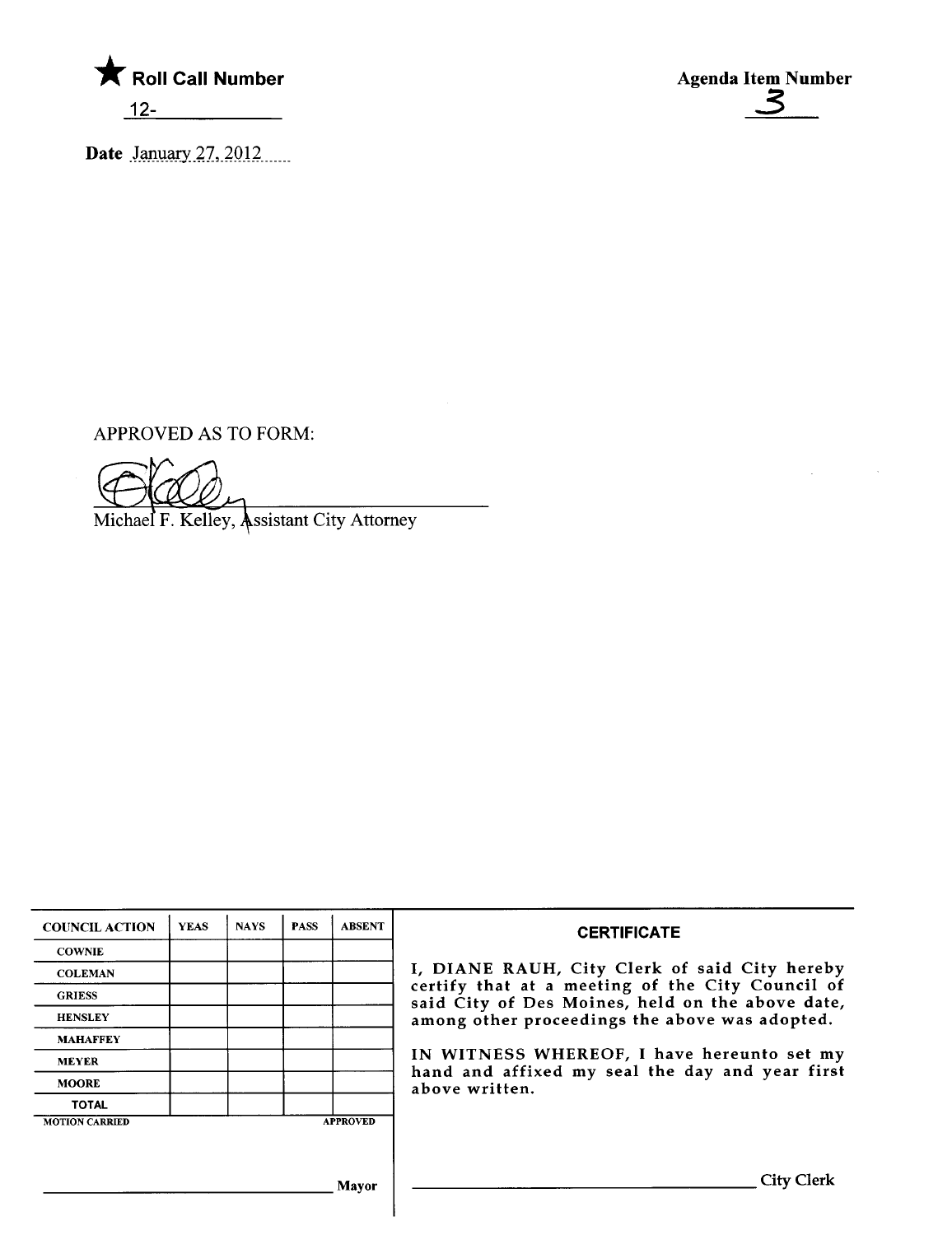IOWA DEPARTMENT OF ECONOMIC DEVELOPMENT

# APPLICATION for ENTERPRISE ZONE BENEFITS

# Housing Development

Iowa Deparment of Economic Development Division of Community Development 200 East Grand Avenue Des Moines, Iowa 50309

APRIL 2008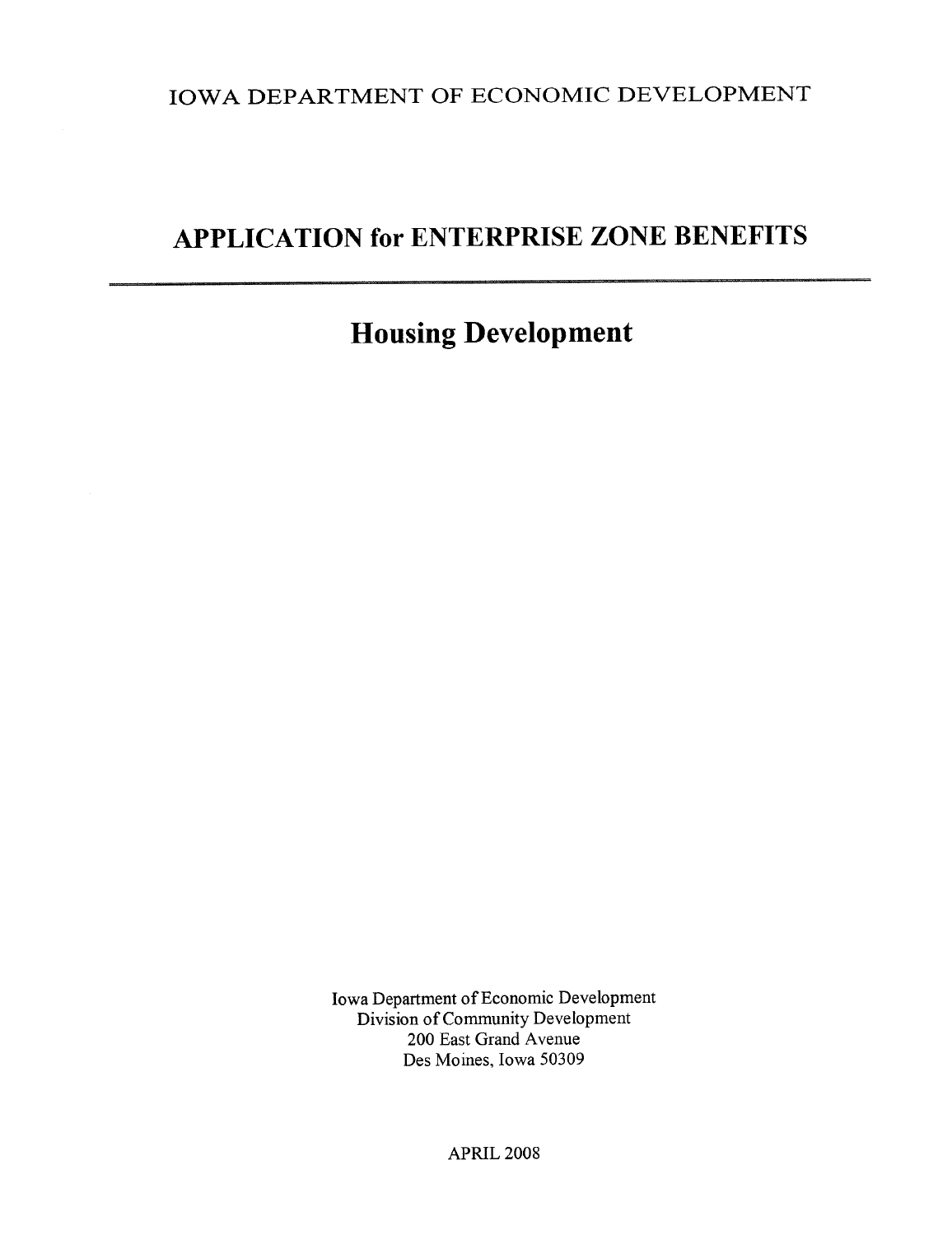INTENT: The Enterprise Zone Program was established by the Iowa Legislatue with the intent of promoting new economic development in economically distressed areas of Iowa by encouraging communities to target resources in ways that attact productive private investment.

PROJECT INITIATION: Projects that have already been initiated before receiving formal application approval by the Iowa Department of Economic Development shall not be eligible for tax incentives and assistance under this program.

"Project initiation" means anyone of the following: the start of construction of new or expanded buildings; the start of rehabilitation of existing buildings; the purchase or leasing of existing buildings; or the installation of new machinery and equipment or new computers to be used in the operation of the business' project. The purchase of land or signing an option to purchase land or earth moving or other site development activities not involving actual building construction, expansion or rehabilitation shall not constitute project initiation.

### **GENERAL INSTRUCTIONS**

- 1. If more than six months has elapsed since the date on the front of this application, please contact IDED to see if this version of the application is stil current.
- 2. Before filling out this application form, please read Iowa Code Sections 15E.191 through 15E.196, as amended and the Enterprise Zone administrative rules.
- 3. Only typed or computer-generated applications will be accepted and reviewed. (Contact the IDED to have an electronic copy of this application e-mailed to you.) Any material change to the format. questions or wording of questions presented in this application, will render the application invalid and will not be accepted.
- 4. Complete the application fully; if any questions are left unanswered or required attachments are not submitted, an explanation must be included.
- 5. Use clear and concise languge. Attachments should only be used when requested or as supporting documentation.
- 6. Any inaccurate information of a significant nature may disqualify the application from consideration.
- 7. Send the original plus two copies of the completed application form and aU required attachments to:

Julie Lunn Iowa Department of Economic Development 200 East Grand Avenue Des Moines, Iowa 50309 Phone: (515) 725-3082 Fax: (515) 725-3010 E-mail: Julie.lunn@iowa.gov

It is not necessary to bind the application and/or the required attachments. Staples and/or binder clips may be utilized. Please provide photocopies of any documents, which in their original form, IDED would not be able to 2-hole punch for purposes of creating the applicant's fie.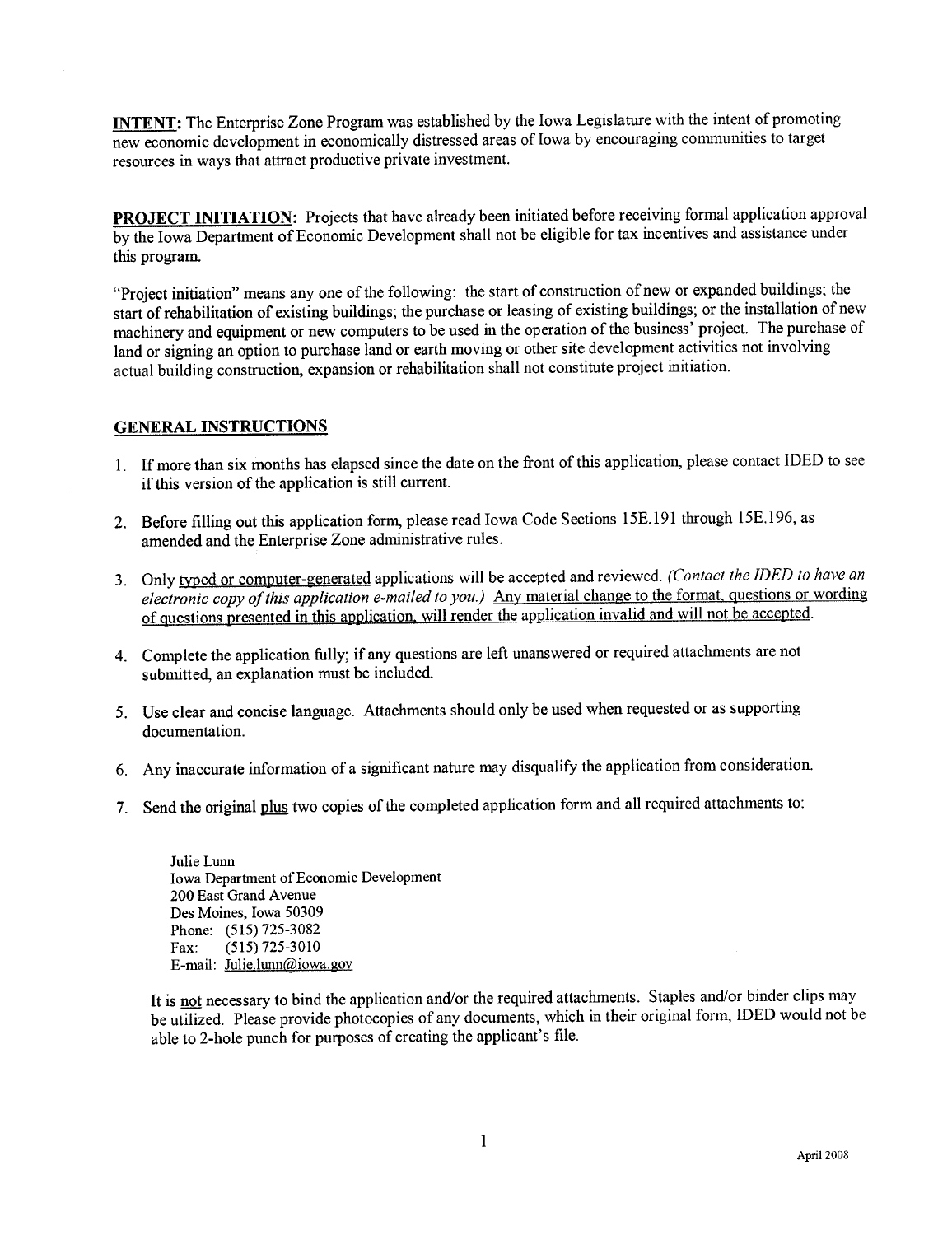#### PUBLIC RECORDS POLICIES

The Iowa Department of Economic Development (IDED) is subject to the Open Records law (2001 Iowa Code, Chapter 22). Treatment of information submitted to IDED in an Enterprise Zone application is govered by the provisions of the Open Records law. All public records are available for public inspection. Some public records are considered confidential and will not be disclosed to the public unless ordered by a court, the lawful custodian of the record, or by another person duly authorized to release the information. Copies of Iowa's Open Records law and IDED's administrative rules relating to public records are available from the Department upon request.

#### APPLICANT INFORMATION

Name of Housing Business: Southern Meadows Homes, LP

Contact Name & Title: Ryan Galloway, Director of Development, Hatch Development Group

Address: 2800 SE 8th Street

City, State & Zip Code: Des Moines, IA 50315

Telephone: 515-243-4675 Fax: N/A

E-mail Address: rvan.galloway@hatchdevelopment.com, cbower@hatchdevelopment.com,

Type of Housing Business (circle one): Corporation, (Partnership), Sole Proprietorship, Trust

#### Local Enterprise Zone Commission

Enterprise Zone Commssion Name: City of Des Moines Enterprise Zone Commission

Contact Name & Title: Rita Conner, Economic Development Coordinator

Organization: City of Des Moines

Address: 400 Robert D. Ray Dr.

City, State & Zip Code: Des Moines, IA 50309

Telephone: 515-283-4019 Fax: 515-237-1667

E-mail Address: raconner@dmgov.org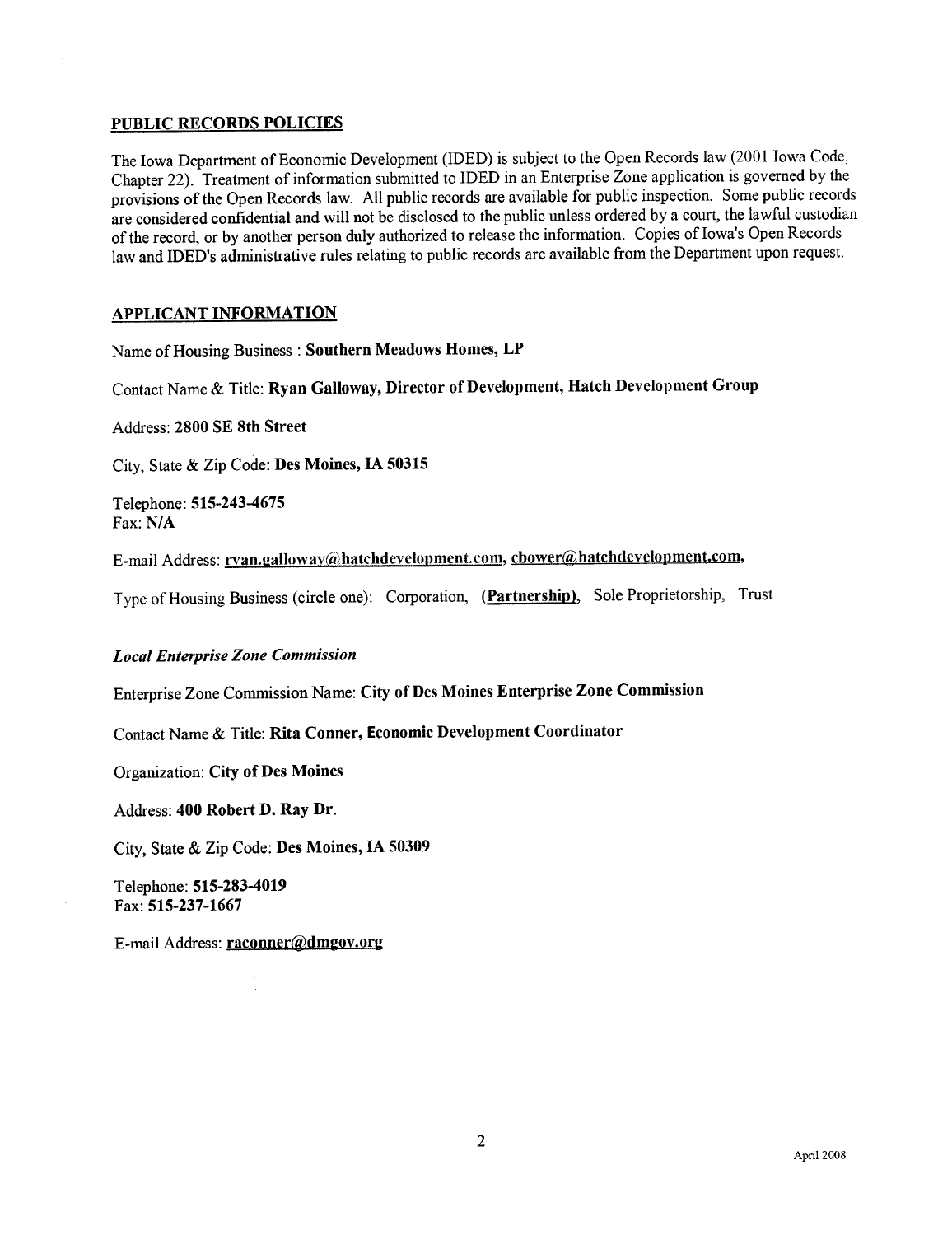# CERTIFICATION & RELEASE OF INFORMATION

I, the undersigned, on behalf of the Housing Business identified above, hereby submit the following application under Iowa Code Sections 15E.191 through 15E.196. I certify that the Housing Business is in good standing, and has complied or will upon receipt of approval by the Department, with all applicable laws of the State of Iowa to conduct business within the State. I certify that all information, representations, or statements provided to the Iowa Department of Economic Development (IDED), in connection with this application, are true and correct in all material respects.

I certify and understand that in order to receive benefits under the Enterprise Zone Program that the project described in this application has not been initiated and that the project will not be initiated until the business receives final approval of this application from the IDED.

I hereby give permission to IDED to make credit checks, contact the company's financial institution(s), and perform other related activities necessary for reasonable evaluation of this application.

I understand this application is subject to final approval by the Deparment and am aware that Enterrise Zone benefits are not available until final Department approval is secured and an agreement is executed with the Housing Business, IDED and the Community, within a reasonable time period following approvaL. This application wil be used as the basis for the Enterprise Zone agreement.

For the Housing Business:

Signature, Title

Ryan Galloway. Director of Development Hatch Development Group Print name and title

January 18, 2012

Date

For the Enterprise Zone Commision:

Signatue, Title

Print name and title

Date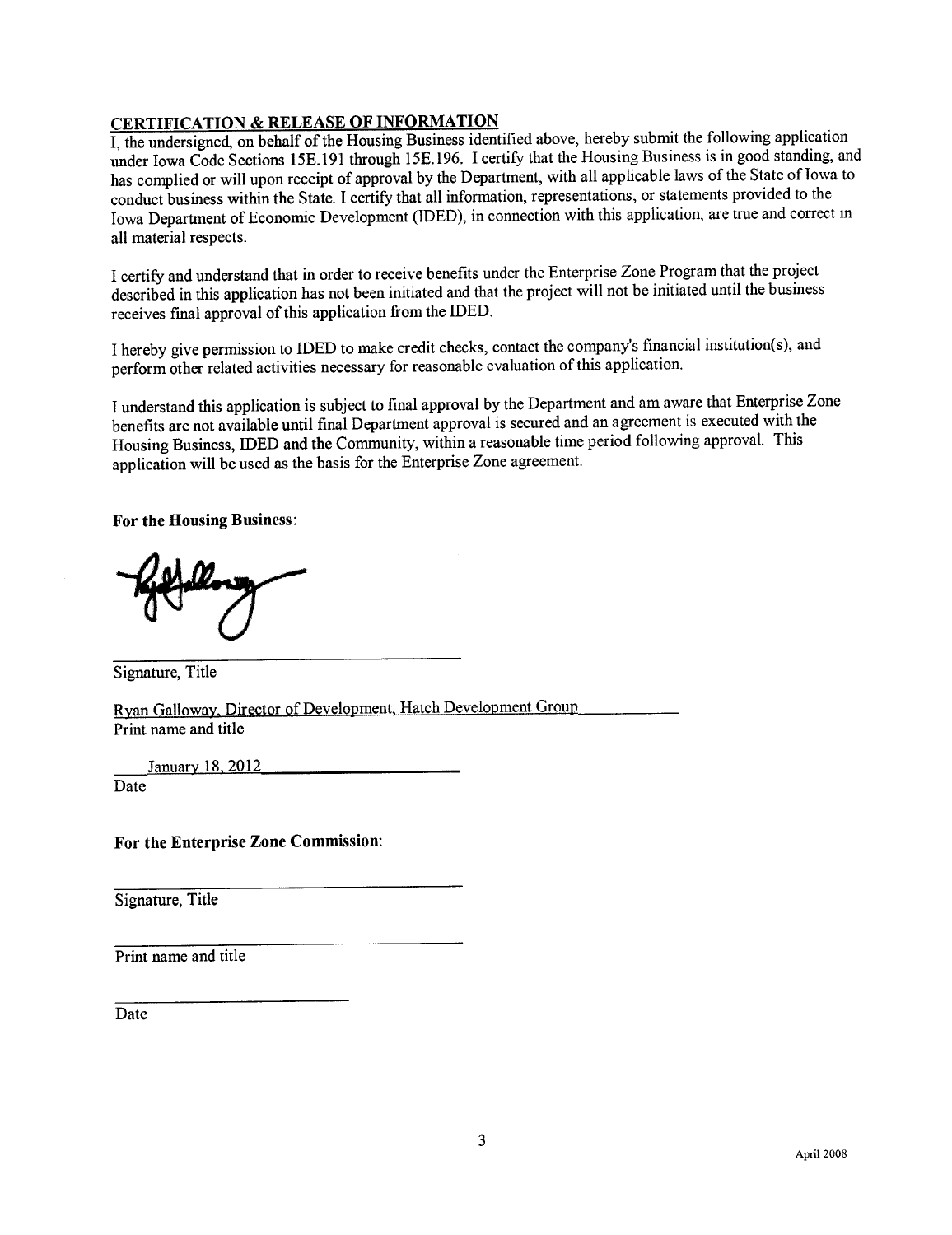#### APPLICATION INFORMATION

1. Please provide a brief description of the proposed housing development project.

The Southern Meadows Homes, LP is a proposed Low Income Housing Tax Credit (LIHTC) project consisting of 38 single family rent-to-own (ROSE) townhomes on Indianola Avenue and SE 8<sup>th</sup> Avenue south of downtown Des Moines. Twenty five percent of these homes (10) will be marketed to individuals with mental and physical disabilties.

The design is inspired to fit in with the new and existing neighborhood housing stock, in an effort to assist the city with revitalization efforts in the core neighborhoods. The Southern Meadows Homes, LP will be located in the Indianola Hills Neighborhood on a 3.5 acre site consisting of six adjoining parcels assembled by the City of Des Moines.

The Renter to Ownership Savings Equity (ROSE) is IFA's rent-to-own program to assist lower income persons with their first home purchase over a 15 year period. For each month that the tenant resides in a Unit, \$50 wil be placed in an account to be used by the tenant, at the completion of a lease term, for the purpose of securing homeownership. If a tenant leaves a Property without securing homeownership, the residual of the deposits made on behalf of the tenant are to be shared among the remaining tenants. Interest earned on the account shall go to the tenant, or be used by the Owner to assist with the cost of providing homeowners hip education and credit counseling.

- 2. In which Enterprise Zone will this project occur (include the zone's name, number, size in acres, and date certified)?
- 3. Does the project involve new construction or rehabilitation? New construction
- 4. How many single-family homes or multi-family units are proposed? 38 single family townhomes
- 5. What will be the per unit value of the housing? Total Development Cost: \$7,029,624 Per Unit Construction: \$184,990 Total Development Cost per Unit: \$140,171
- 6. The single family homes or multi-family units being constructed or rehabilitated must be modest homes or units and include the necessary amenities. Please explain how the proposed project wil satisfy this requirement? The homes wil comply with the Iowa Finance Authority's Minimum Development Characteristics. Each home wil have washer, dryer, range, oven, microwave, dishwasher, refrigerator, kitchen exhaust fan, garbage disposal, and access to high-speed internet.

The homes will be modest as they will not contain unnecessary design elements such as granite countertops, furniture, or excessive exterior décor.

7. Wil the project meet U.S. Department of Housing and Urban Development Housing Standards and applicable local codes?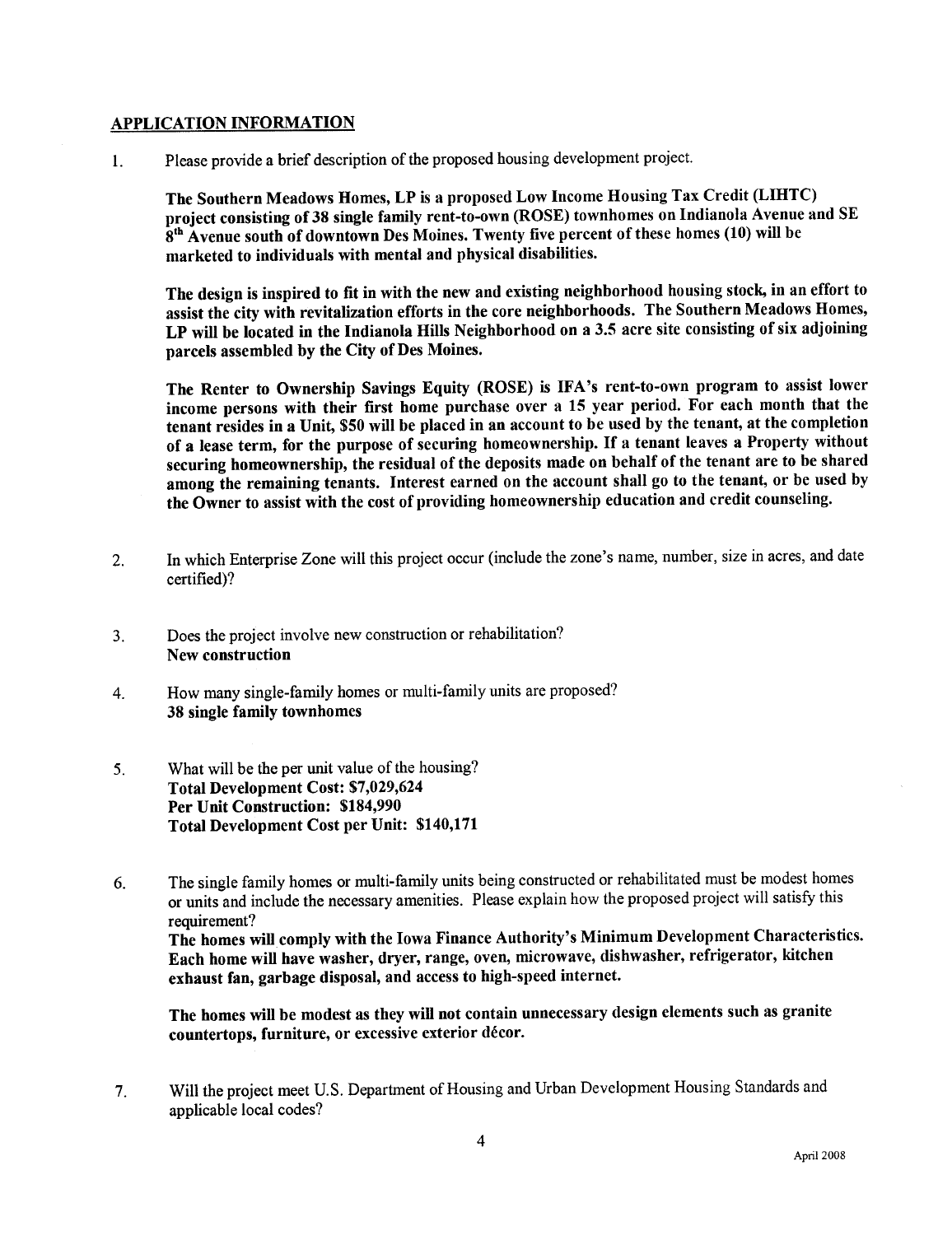Yes, the project will meet all applicable HUD and local codes.

8. What is the current status of the project? When is construction scheduled to begin? What is the anticipated project completion date?

The project is applying for Low Income Housing Tax Credits from the Iowa Finance Authority on February 3, 2012. If the project is awarded tax credits by IFA in May 2012, the anticipated construction start date would be either November, 2012 or March, 2013, depending upon the weather at the time of closing on the Limited Partnership Agreement. The anticipated completion date would be either December 31, 2013 or May, 2014, depending upon the construction start date.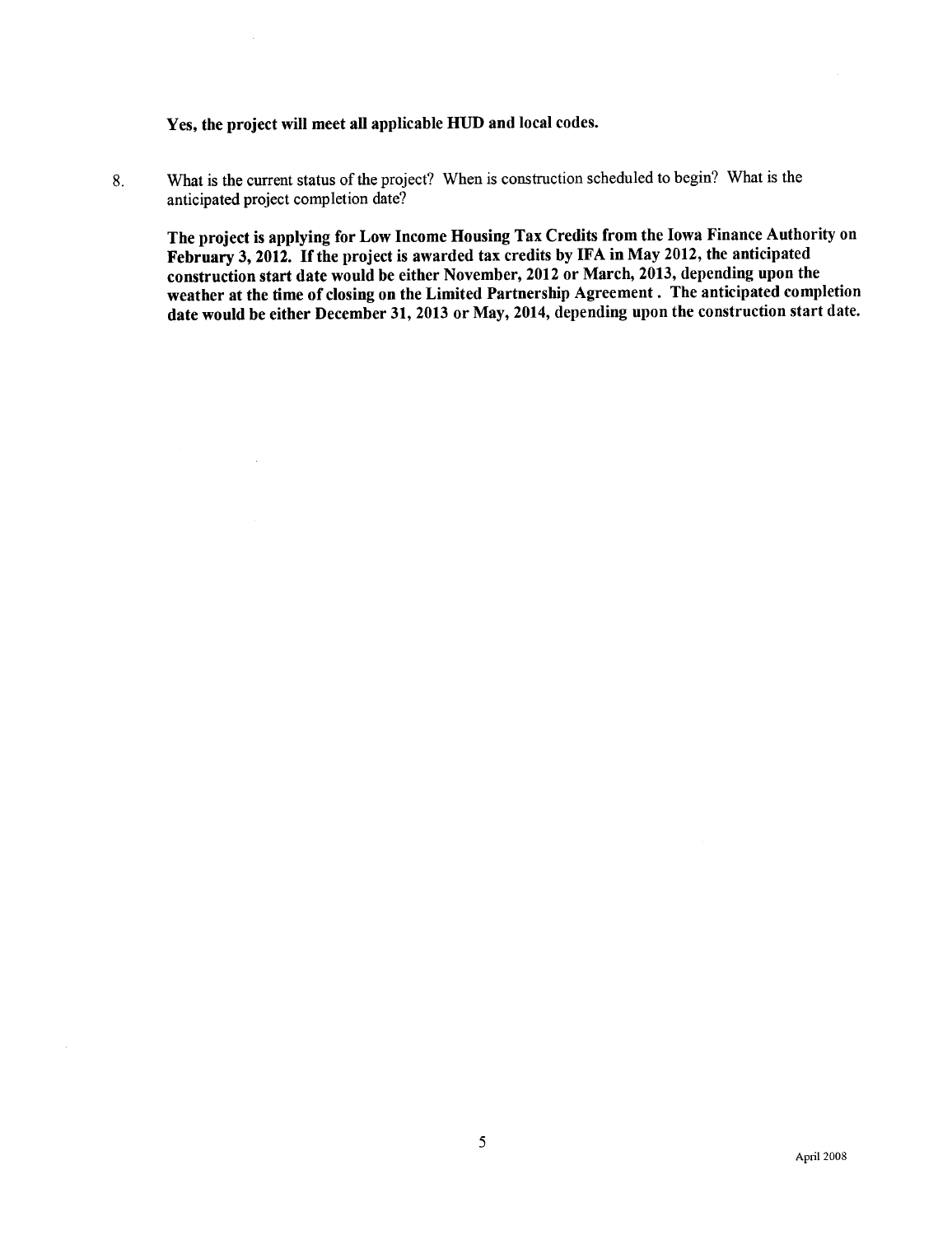9. Attach a legal description of the business site on which the project wil occur. 2800 SE 8th Street - Lot 5 Southern Meadows 2810 SE 8th Street - Lot 6 Southern Meadows 2839 Indianola Ave.- Lot 6 Southern Meadows Plat 2 2843 Indianola Ave.- Lot 5 Southern Meadows Plat 2 2933 Indianola Ave.- Lot 1 & 2 Jefferson Heights Replat Broad Street (no address) - Vacated roadway

Please see Exhibit A.

- 10. Attach a detailed map (no larger than 8" x 14") showing the housing development site in relation to the boundaries of the certified Enterprise Zone. Please see Exhibit B.
- 11. Is any part of the project located in a 100-year flood plain? No
- 12. Please indicate the total capital investment that wil be made as the result of this project?

| <b>Description of Project Financing</b>          | Amount       |
|--------------------------------------------------|--------------|
| <b>First and 2nd mortgage</b>                    | \$1,289,704  |
| <b>Enterprise Zone</b>                           | 135,415<br>S |
| <b>Polk County Housing Trust Fund</b>            | 120,000<br>S |
| <b>City Grant #1</b>                             | 400,000<br>S |
| <b>General Partner/Deferred Developer</b><br>Fee | 40,000<br>\$ |
| <b>Net Equity to Project</b>                     | \$5,044,505  |
| <b>Total</b>                                     | \$7,029,624  |

13. Please identify the sources of project financing that will be utilized and the amount of the financing. (The total amount of the finacing should equal the total expenditures in Question #12.)

| <b>Description of Expenditures</b> | Amount       |
|------------------------------------|--------------|
| <b>Acquisition/Demo</b>            | 43,500<br>S  |
| <b>Building Construction</b>       | \$5,326,498  |
| <b>Professional Services</b>       | 264,026<br>S |
| <b>Interim Costs</b>               | 19,000<br>S  |
| <b>Financing Fees</b>              | 337,100<br>S |
| Other soft costs                   | 914,500<br>S |
| <b>Reserves</b>                    | 125,000<br>S |
| <b>Total</b>                       | \$7,029,624  |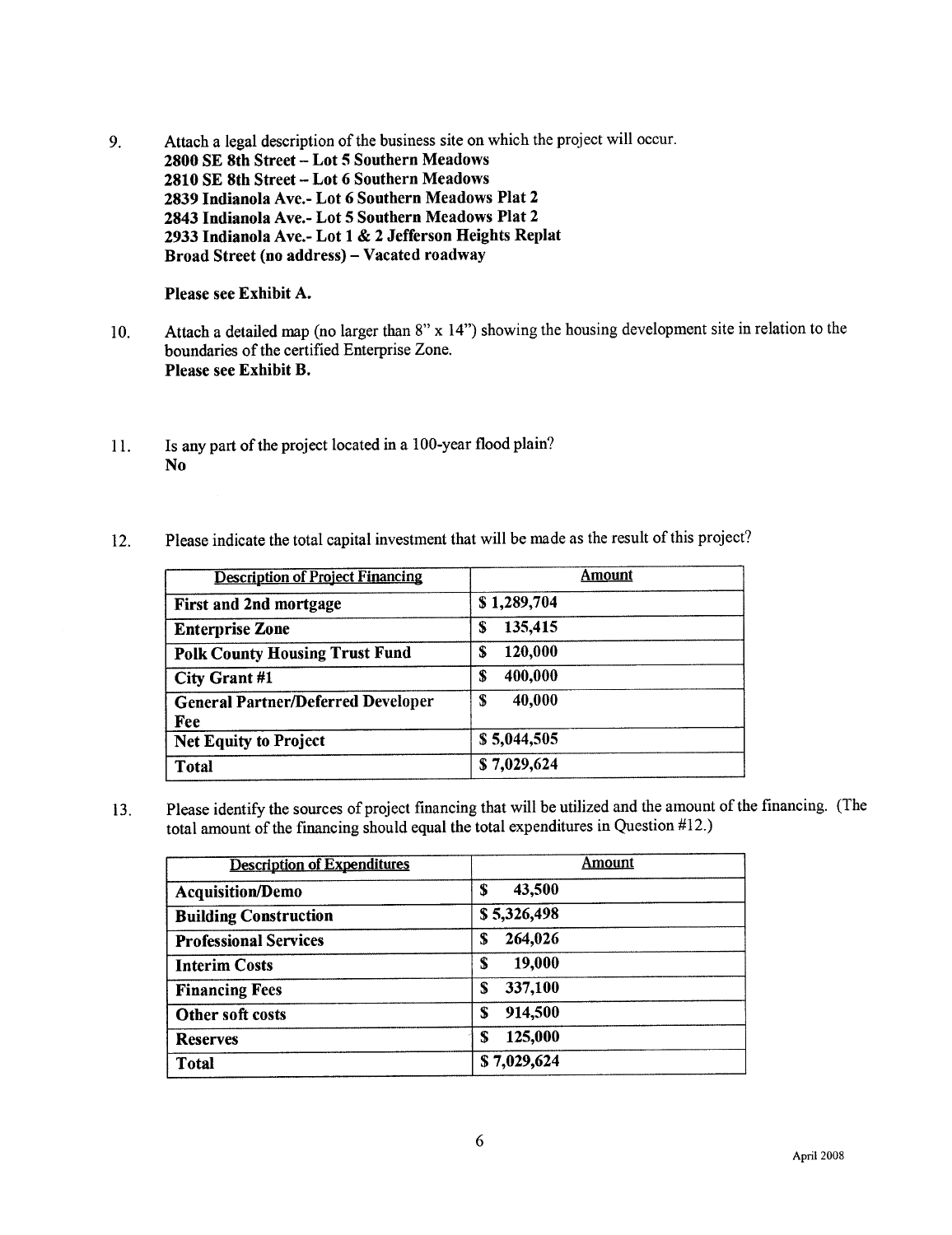14. For purposes of determining the amount of investment tax credits the housing business may receive, the Iowa Department of Economic Development cannot include capital expenditues financed through federal, state, and local government tax credits, grants and forgivable loans. Based on this information, what portion of your total capital investment (identified in Question #12) will be eligible for the investment tax credit?

The project's total capital investment should be eligible for the investment tax credit since none of the loans are forgivable and there are no grants. Below is the calculation of the investment tax credit:

| <b>Eligible Basis for Section 42</b> | S | 6.594.124.00   |
|--------------------------------------|---|----------------|
| + Plus Land Costs                    |   | 43,500.00      |
| - Less Section 42 Equity             |   | (5,044,505.00) |
| <b>Eligible Basis EZ</b>             |   | 1,593,119      |
| Times 10% of EZ Basis                |   | 159,311.90     |
| Pricing                              | S | 0.85           |
| <b>State EZ Equity</b>               | S | 135,415.11     |

15. Please attach a long-term plan for the proposed housing development project including labor and infrastructure needs.

Please see Exhibit C for the Long Term Strategic Plan and Exhibit D for the 15 Year Pro Forma.

16. What economic benefits wil the project bring to the area?

The project will bring new residents and quality affordable housing to the Indianola Hils Neighborhood and will help transform a blighted site into a thriving neighborhood. The new residents will spend their incomes in the neighborhood and contribute to local economic growth. The new properties will add 38 single-family townhomes to the property tax rolls following the abatement period. Additionally, many new construction-related jobs will be created and maintained during construction.

i 7. Explain why the proposed prqject would be considered a good housing development project.

The proposed project would provide quality, affordable, and "Green" living for the residents. The housing will utilize geothermal heating and cooling, which will reduce the residents' utility bills and all of the homes are located within walkable neighborhoods that are in close to proximity to most necessities due to their central Des Moines locations.

18. Please attach an affdavit that states the Housing Business has not, within the last five years, violated state or federal environmental and worker safety statutes, rules, and regulations or, if such violations have occurred, that there were mitigating circumstances or such violations did not seriously affect public health or safety or the environment.

Please see Attached Exhibit E for the Affidavit.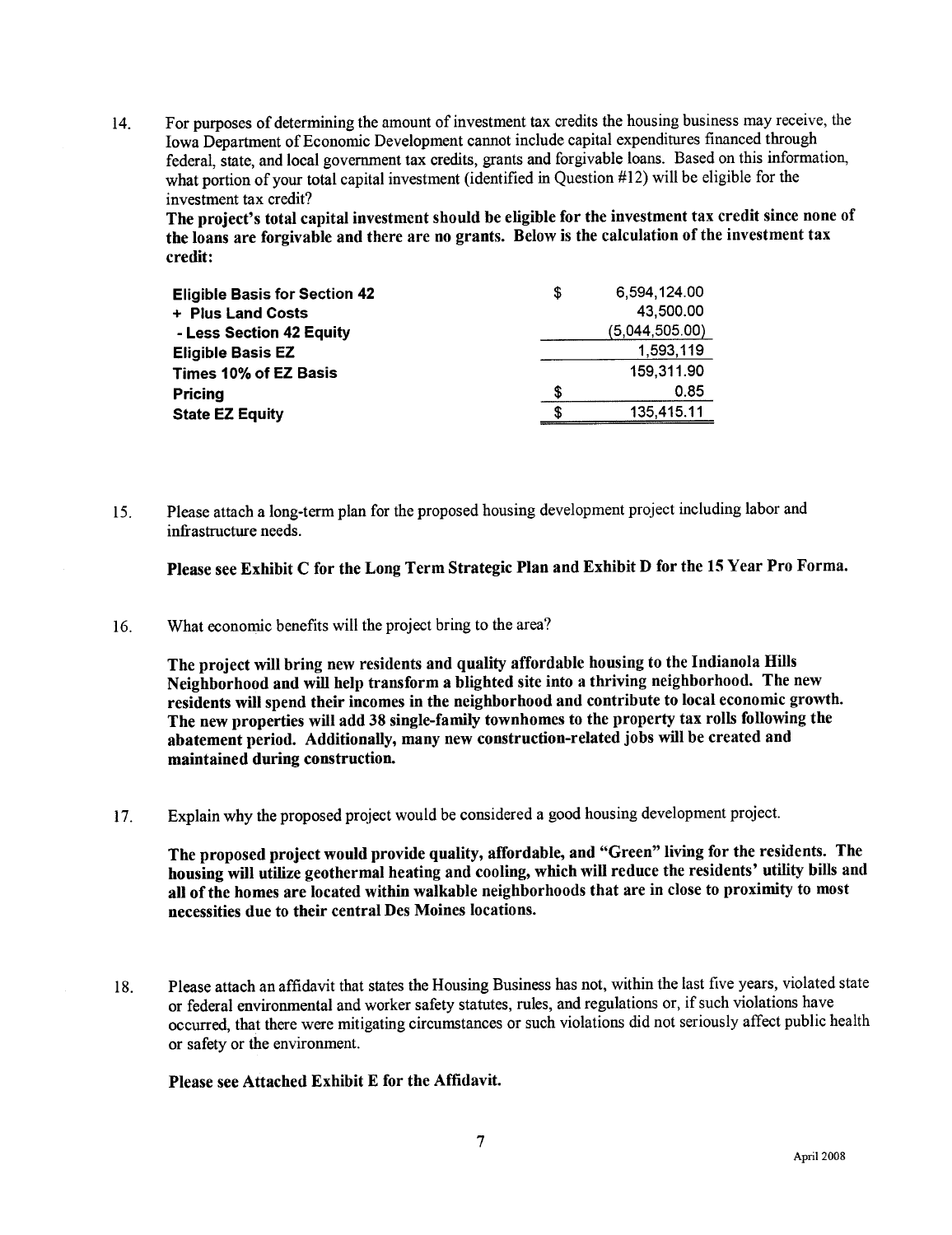19. Explain why Enterprise Zone Benefits are needed in order for the project to proceed.

The economic incentive to develop housing is less in the proposed site plan than in wealthier suburban neighborhoods as the project is located in a blighted site, which makes it difficult to develop affordable housing projects with high-quality construction standards without the benefits of the Enterprise Zone program's state income tax credits and sales tax rebates.

20. Please indicate the amount of Enterprise Zone tax benefits being requested for this project.

| State Sales, Service, and Use Tax Refund: | \$71,000.00  |
|-------------------------------------------|--------------|
| Investment Tax Credit:                    | \$159.311.90 |

21. Please list any additional requirements adopted by the local Enterprise Zone Commission and explain how the Housing Business will meet each requirement.

N/A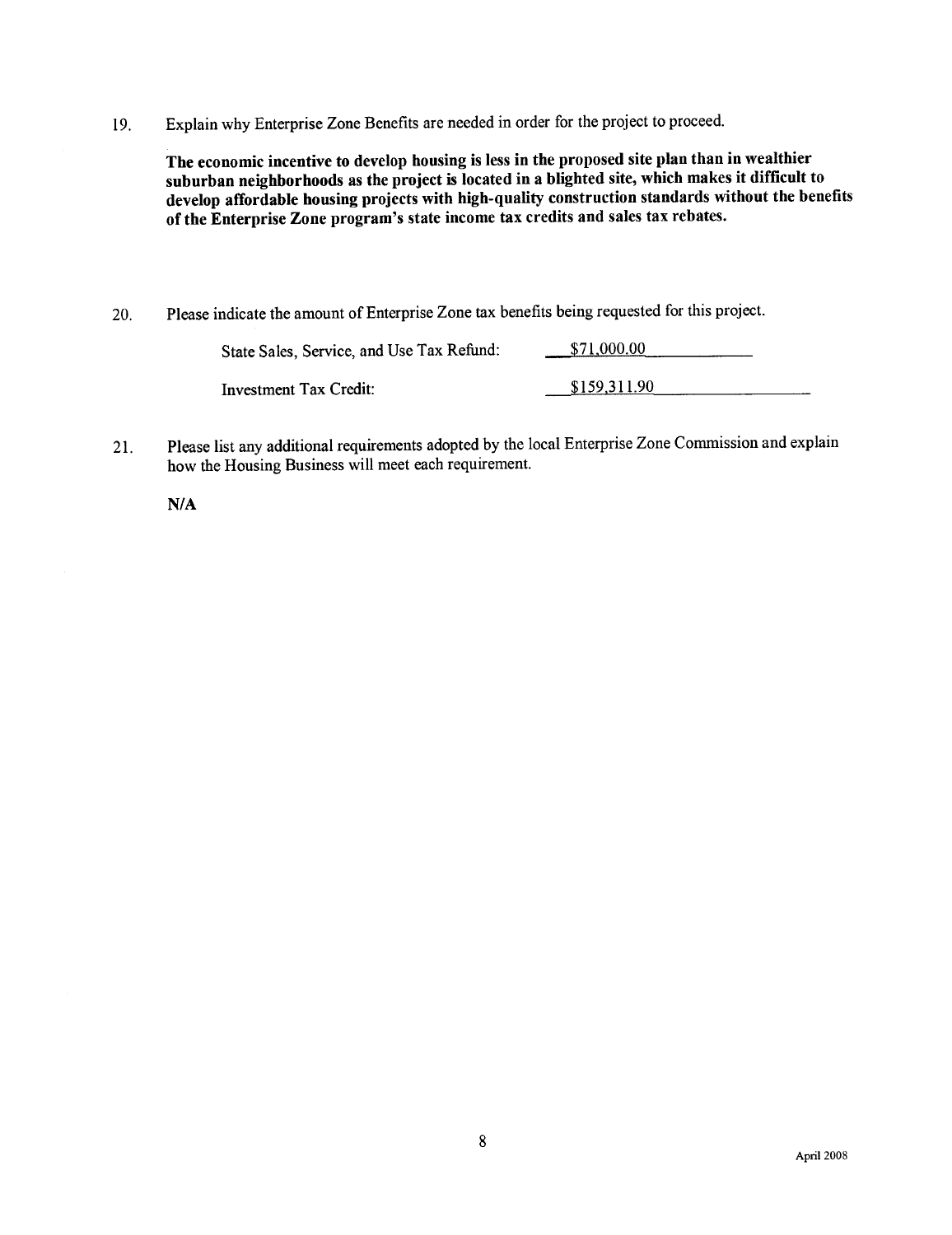# **ATTACHMENTS**

Please make sure the following items are included with this application:

#### Housing Business:

- $\Box$  Legal description of the business site on which the project will occur.
- Detailed map (no larger than 8" x 14") showing the business site in relation to the boundaries of the certified Enterprise Zone.
- I Long term strategic plan, which includes labor and infrastructure needs.
- i: Affidavit that states the Business has not, within the last 5 years, violated state or federal environmental and worker safety statutes, rules, and regulations.

#### Enterprise Zone Commission:

- □ Resolution by the Enterprise Zone Commission approving this application.
- $\Box$  Proof that the meeting, in which this application was approved, was open to the public (i.e. public notice which was published and/or posted).
- $\Box$  Meeting minutes from the meeting, in which this application was approved.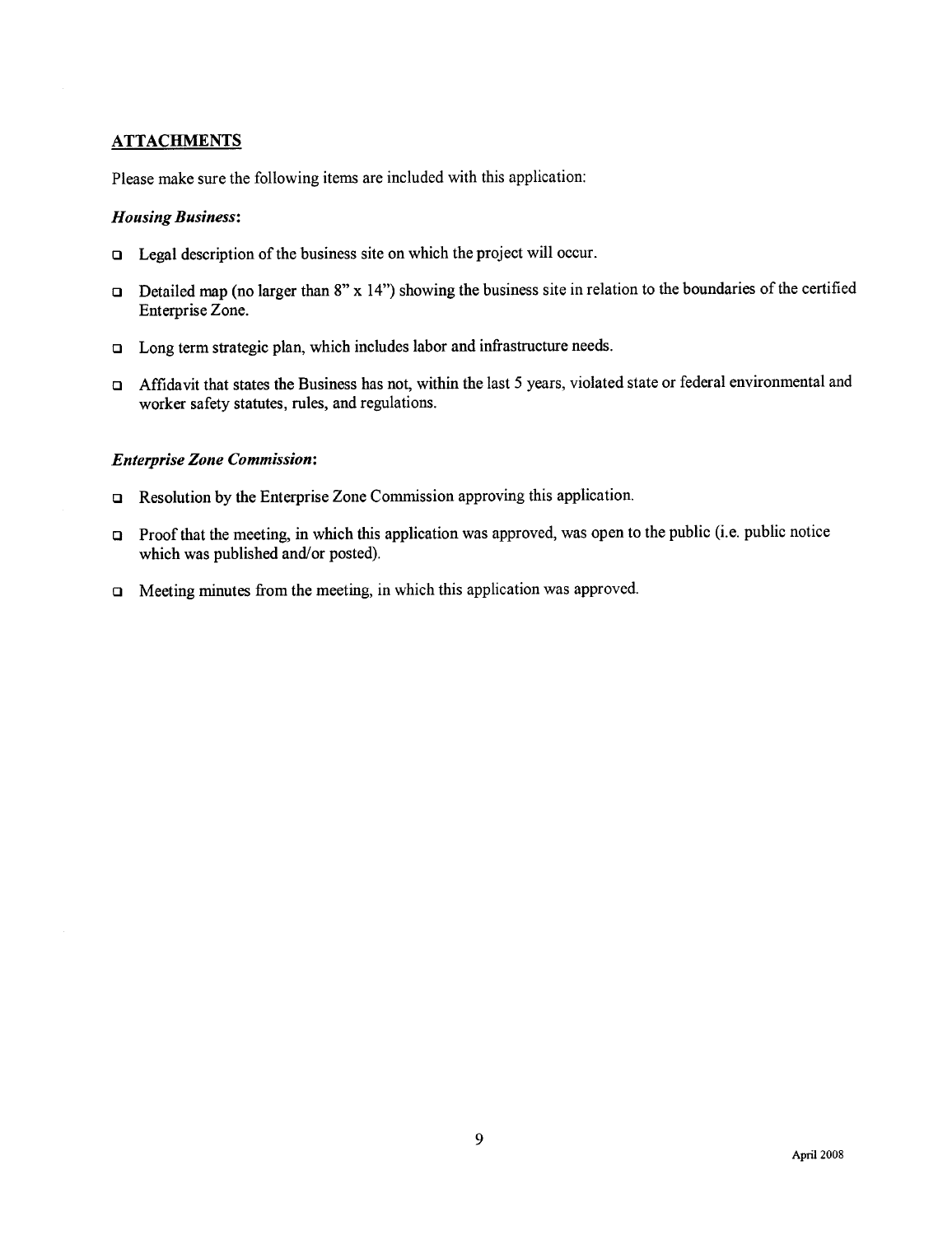# Exhibit A

# LEGAL DESCRIPTION

The following five parcels comprise the site plan for the Southern Meadows Homes, LP:

2800 SE 8th Street - Lot 5 Southern Meadows 2810 SE 8th Street - Lot 6 Southern Meadows 2839 Indianola Ave.- Lot 6 Southern Meadows Plat 2 2843 Indianola Ave.- Lot 5 Southern Meadows Plat 2 2933 Indianola Ave.- Lot 1 & 2 Jefferson Heights Replat Broad Street (no address) -- Vacated roadway

 $\sim$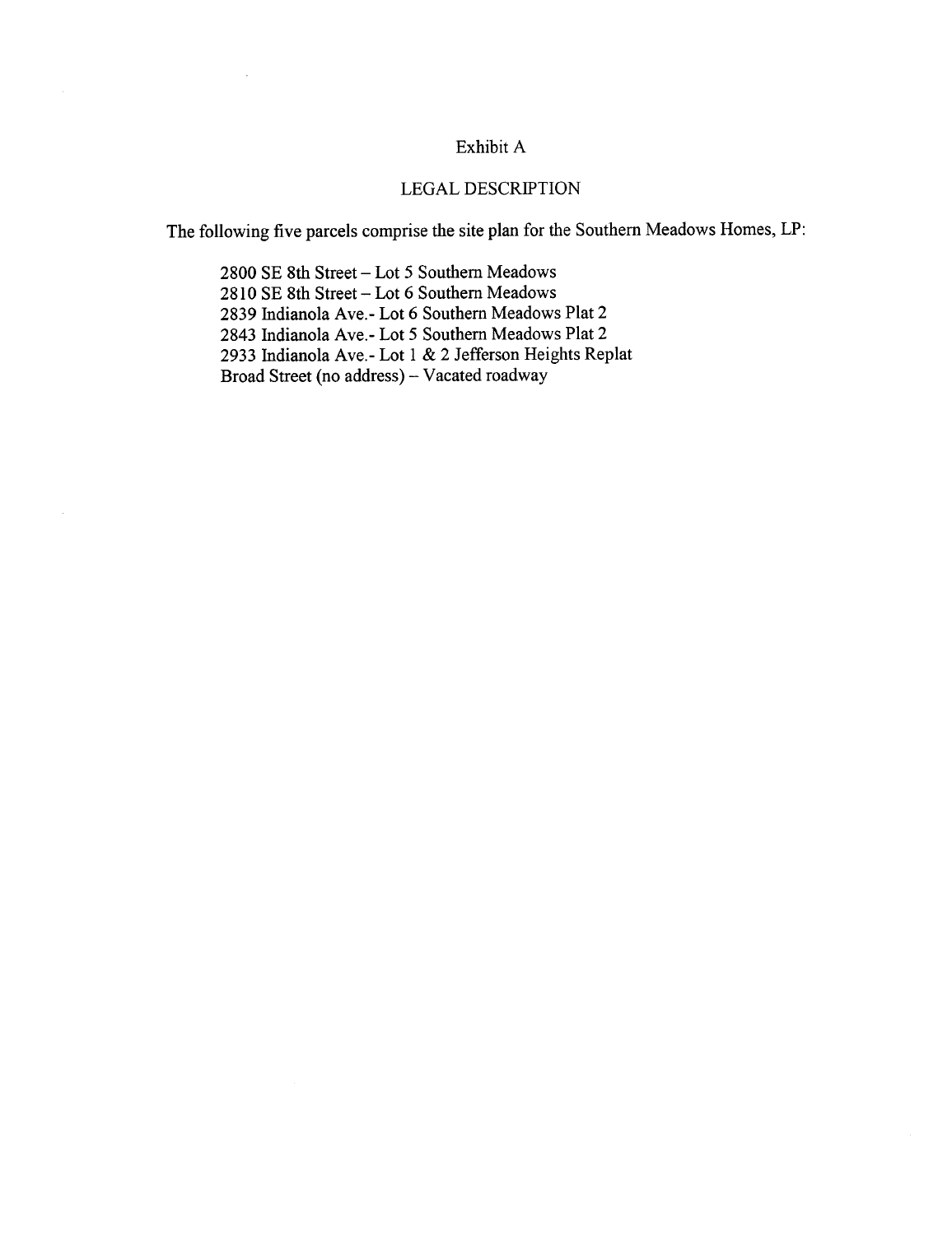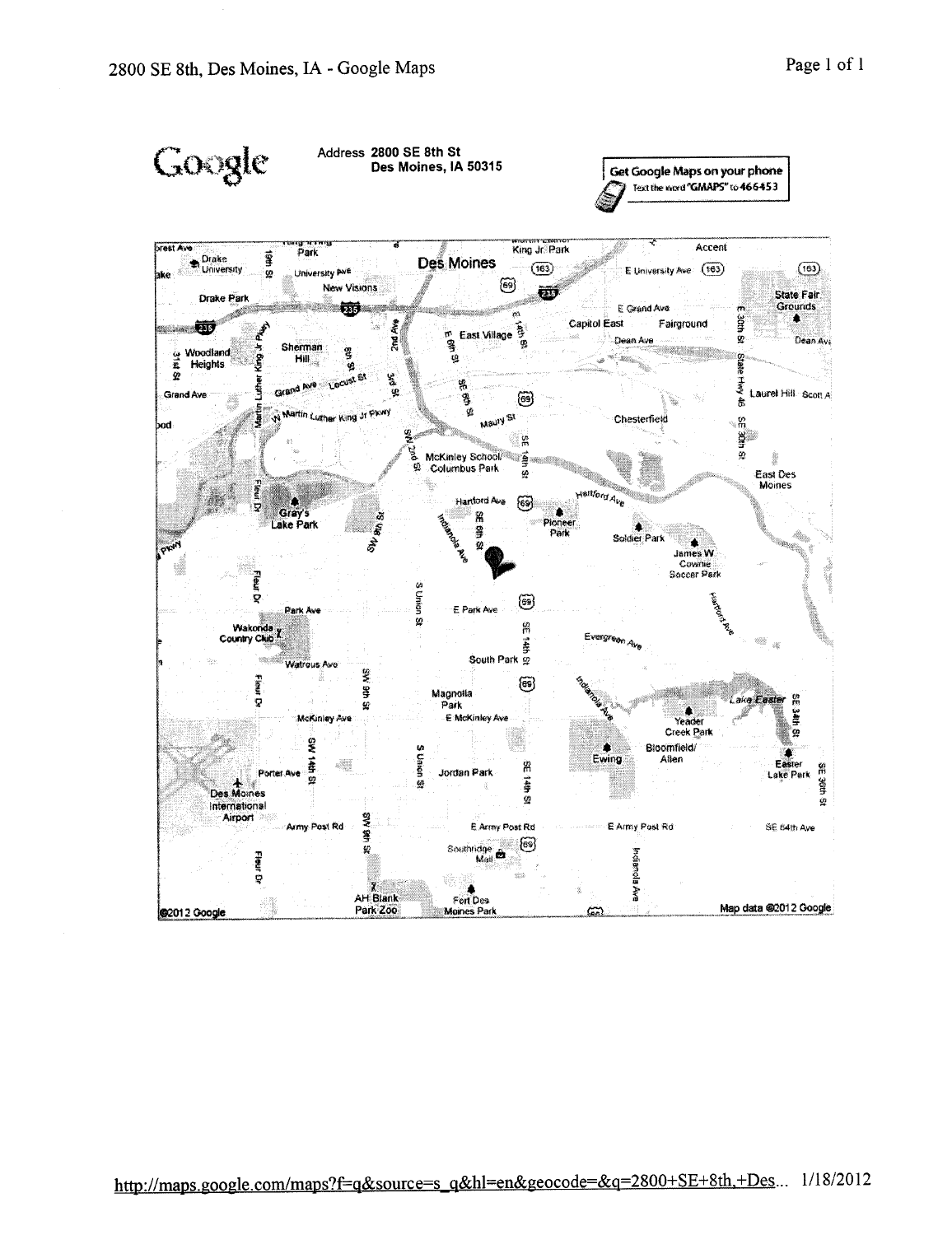# Exhibit C

Southern Meadows Homes, LP

Hatch Development Group

Enterprise Zone Application

 $\Box$  Long term strategic plan, which includes labor and infrastructure needs.

The long-term plan of the Sothern Meadows Rose Homes, LP is to be an affordable housing project for the 15 year compliance period. The Iowa Finance Authority will monitor the project for the 15 year period to ensure that proper rent restrictions are complied with. After Year 15, each home will be sold to qualified residents at the Fair Market Value as determined by IRS guidelines.

The labor needs of the project's construction will be supplied by Skogman Homes. Hatch Development Group, in conjunction with Perennial Properties Management Services, will provide the long term labor/maintenance needs for the project.

The infrastructure needs of the project will be met by the project's Operating and Replacement Reserves, budgeted to be \$75,000 and \$15,200 annually, respectively. These Reserves will provide all capital improvements and expenditures for the 15 year compliance period. Additionally, the project's site plan already has city utilities, water and paved roads, so no additional city infrastructure is needed for construction.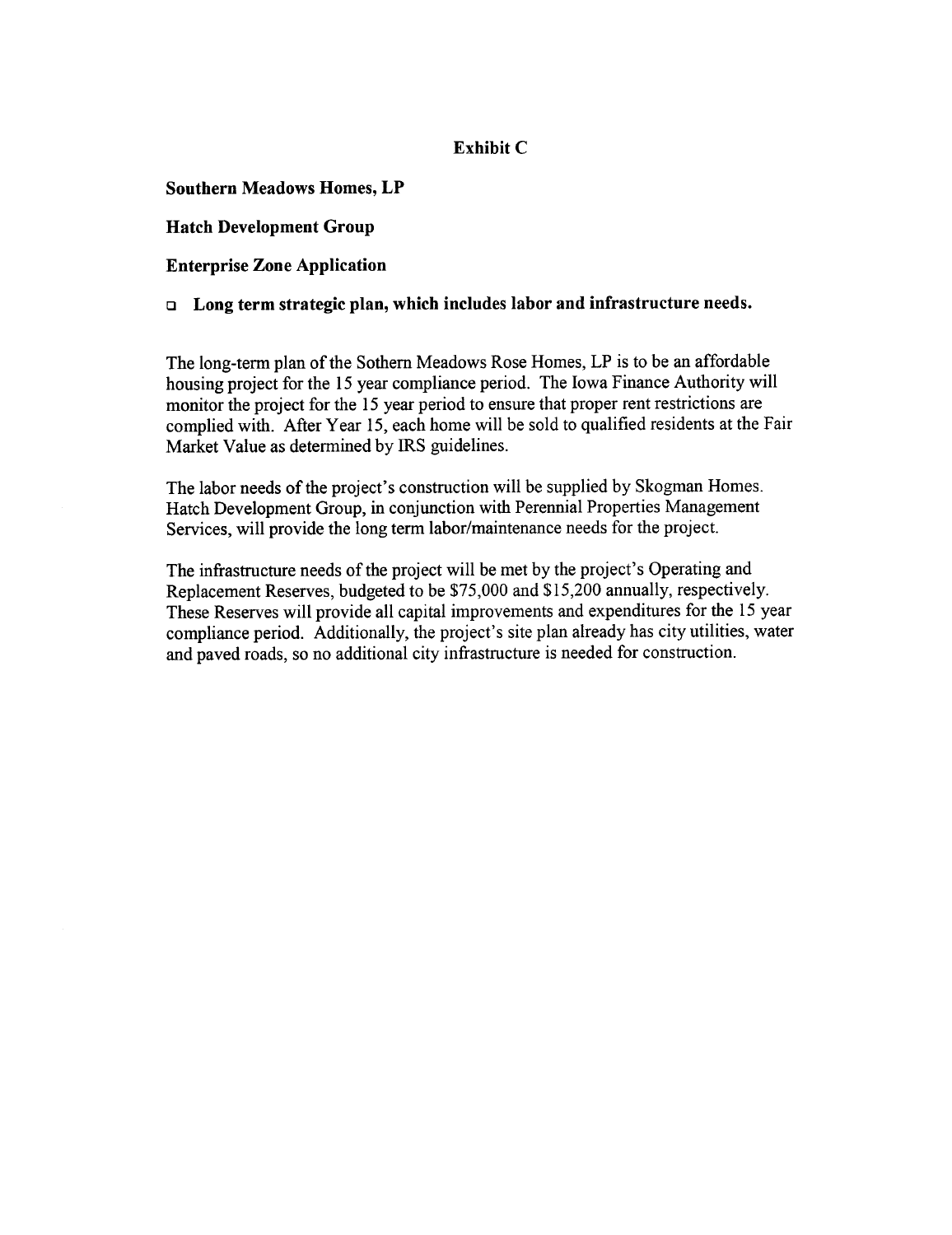| <b>IOWA FUND VI</b>                                |                 |                          |                  |                         |                            |                            |                  |                            |                  |                            |                     |                  |                             |
|----------------------------------------------------|-----------------|--------------------------|------------------|-------------------------|----------------------------|----------------------------|------------------|----------------------------|------------------|----------------------------|---------------------|------------------|-----------------------------|
| Southern Meadows Homes, LP<br>OPERATING CASH FLOW  |                 | Income Escalator         |                  | 1.0200                  |                            |                            |                  |                            |                  |                            |                     |                  |                             |
| <b>INCOME</b>                                      |                 | 2014                     | W)<br>ត្ត        | 2016                    | 2017                       | 2018                       | 2019             | 2020                       | 2021             | 2022                       | 2023                | 2024             | 2025                        |
| Rental Income-Low Income Units                     |                 | 323,760                  | 330,235          | 336,840                 | 343,577                    | 350,448                    | 357,457          | 364,606                    | 371,898          | 379,336                    | 386,923             | 394,662          | 402,555                     |
| Gross Potential Residential Income<br>Other Income |                 | 323,760                  | 330,235          | 336,840                 | 343,577                    | 350,448                    | 357,457          | 364,606                    | 371,898          | 379,336                    | 386,923             | 394,662          | 402,555                     |
| Less: Vacancy Loss & Concessions                   |                 | (22, 663)                | (23, 116)        | (23,579)                |                            |                            | (25, 022)        |                            | (26, 033)        |                            | (27,085)            | (27, 626)        | (28,179)                    |
| NET EFFECTIVE INCOME                               |                 | 301,097                  | 307,119          | 313,261                 | $\frac{(24,050)}{319,527}$ | $\frac{(24,531)}{325,917}$ | 332,435          | $\frac{(25,522)}{339,084}$ | 345,865          | $\frac{(26.554)}{352.782}$ | $\frac{1}{359,838}$ | 367,036          | 374,376                     |
|                                                    |                 | <b>Expense Escalator</b> |                  | 1.0300                  |                            |                            |                  |                            |                  |                            |                     |                  |                             |
|                                                    |                 | Property Tax Escalator   |                  | 1.0300                  |                            |                            |                  |                            |                  |                            |                     |                  |                             |
| <b>OPERATING EXPENSES</b>                          | Assumptions     | 2014                     | ă<br>ន្ត         | 2016                    | 10,381<br>2017             | 2018                       | 11,013<br>2019   | 11,343<br>2020             | 11,684<br>2021   | 12,034<br>2022             | 12,395<br>2023      | 12,767<br>2024   | 13,150<br>2025              |
| Subtotal Maint & Repairs<br>Subtotal Mgt. & Admin  | 68,500<br>9,500 | 68,500<br>9,500          | 9,785<br>70,555  | 10,079<br>72,672        | 74,852                     | 77,097<br>10,692           | 79,410           | 81,793                     | 84,246           | 86,774                     | 89,377              | 92,058           | 94,820                      |
| Subtotal Operating                                 | 20,250          | 20,250                   | 20,858           | 21,483                  | 22,128                     | 22,792                     | 23,475           | 24,180                     | 24,905           | 25,652                     | 26,422              | 27,214           | 28,031                      |
| Subtotal Real Estate Taxes                         | 38,500          | 38,500                   | 39,655           | 40,845                  | 42,070                     | 43,332                     | 44,632           | 45,971                     | 47,350           | 47,824                     | 48,302              | 48,785           | 49,273                      |
| Subtotal Management Fees                           | 21,750          | 21,750                   | 22,185           | 22,629                  | 23,081                     | 23,543                     | 24,014           | 24,494                     | 24,984           | 25,484                     | 25,993              | 26,513           | 27,043                      |
| Homeownership Escrow                               | 24,300          | 24,300                   | 24,300           | 24,300                  | 24,300                     | 24,300                     | 24,300           | 24,300                     | 24,300           | 24,300                     | 24,300              | 24,300           | 24,300                      |
| Other: Tax Abatement                               | (30,000)        | (30,000)                 | (30, 600)        | (31,212)                | $(31.836)$<br>16,609       | $(32,473)$<br>17,108       |                  |                            |                  |                            |                     |                  |                             |
| Replacement Reserve                                | 15,200          | 15,200                   | 15,656           | 16,126                  |                            |                            | 17,621           | 18,150                     | 18,694           | 19,255                     | 19,833              | 20,428           | 21,040                      |
| Total Expenses                                     | 168,000         | 168,000                  | 12,394           | 176,920                 | 181,585                    | 186,391                    | 224,465          | 230,230                    | 236,163          | 241,322                    | 246,622             | 252,065          | 257,657                     |
| NET OPERATING CASH FLOW                            |                 | 133,097                  | 134,726          | 136,340                 | 137,942                    | 139,526                    | 107,970          | 108,854                    | 109,702          | 111,460                    | 113,217             | 114,970          | 116,718                     |
|                                                    |                 |                          |                  | 1.020                   |                            |                            |                  |                            |                  |                            |                     |                  |                             |
| DEBT SERVICE                                       |                 |                          |                  |                         |                            |                            |                  |                            |                  |                            |                     |                  |                             |
| First Mortgage                                     | \$1,214,704     | 1,214,704                | 1,200,193        | 1,184,811               | 1.168,507                  | 1,151.224                  | 1,132,905        | 1,113,486                  | 1,092,902        | 1,071,083                  | 1,047,954           | 1,023,438        |                             |
| Principal                                          | 6.00%           | 14,511<br>72,882         | 15,382<br>72,012 | 16,304                  | 17,283<br>70,110           | 18.320<br>69,073           | 19,419<br>67,974 | 20,584<br>66,809           | 21,819<br>65,574 | 23,128<br>64,265           | 24,516<br>62,877    | 61,406<br>25,987 | 997,452<br>27,546<br>59,847 |
| Total-Payable<br>Interest                          |                 | 87,393                   | 87,393           | $\frac{71,089}{87,393}$ | 87,393                     | 87,393                     | 87,393           | 87,393                     | 87,393           | 87,393                     | 87,393              | 87,393           | 87,393                      |
|                                                    |                 |                          |                  |                         |                            |                            |                  |                            |                  |                            |                     |                  |                             |
| Debt Service Coverage Ratio                        |                 | 152%                     | 154%             | 156%                    | 158%                       | 160%                       | 124%             | 125%                       | 126%             | 128%                       | 130%                | 132%             | 134%                        |
| Tax Abatement Loan                                 | \$75,000        | 75,000                   | 62,100           | 48,427                  | 33,933                     | 18,570                     | 2,284            | 2,421                      | 2,567            | 2,721                      | 2,884               | 3,057            | 3,240                       |
| Principal Paid                                     |                 | 12,900                   | 13,673           | 14,494                  | 15,364                     | 16.285                     |                  |                            |                  |                            |                     | 183              | 194                         |
| <b>Interest Accrued</b><br>Interest Paid           | 6.00%           | 4,500                    | 3,726            | 2,906                   | 2,036                      | 1,114                      | 137              | 145                        | 154              | 163                        | 173                 |                  |                             |
| Total-Payable                                      |                 | 17,400                   | 17,400           | 17,400                  | 17,400                     | 17,400                     | $\blacksquare$   | J,                         | $\blacksquare$   | ×                          |                     | $\,$             |                             |
|                                                    |                 |                          |                  |                         |                            |                            |                  |                            |                  |                            |                     |                  |                             |
| PCHTF                                              | \$120,000       | 120,000                  | 126,000          | 132,300                 | 138,915                    | 145,861                    | 153,154          | 160,811                    | 168,852          | 177,295                    | 186,159             | 195,467          | 205,241                     |
| Principal-Paid                                     |                 | 6,000                    | 6,300            | 6,615                   | 6,946                      | 7,293                      | 7,658            | 8,041                      | 8,443            | 8,865                      | 9,308               | 9,773            | 10,262                      |
| Interest-Accrued<br>Interest-Paid                  | 5.00%           |                          |                  |                         |                            |                            |                  |                            |                  |                            |                     |                  |                             |
| Total-Payable                                      |                 |                          | J,               | $\pmb{\mathfrak{c}}$    |                            |                            | $\bullet$        |                            | $\blacksquare$   |                            |                     |                  |                             |
| All In Debt Service Coverage Ratio                 |                 | 127%                     | 129%             | 130%                    | 132%                       | 133%                       | 124%             | 125%                       | 126%             | 128%                       | 130%                | 132%             | 134%                        |
| TOTAL DEBT SERVICE                                 |                 | 104,793                  | 04,793           | 104,793                 | 104,793                    | 104,793                    | 87,393           | 87,393                     | 87,393           | 87,393                     | 87,393              | 87,393           | 87,393                      |
| NET OPERATING CASH FLOW                            |                 | 28,304                   | 29,933           | 31,548                  | 33,149                     | 34,734                     | <b>20,577</b>    | 21,461                     | 22,309           | 24,067                     | 25,823              | 27,577           | 29,325                      |

 $\overline{a}$ 

Southern Meadows Pro Forma 1:14.2012.xls

1/18/201211:28 AM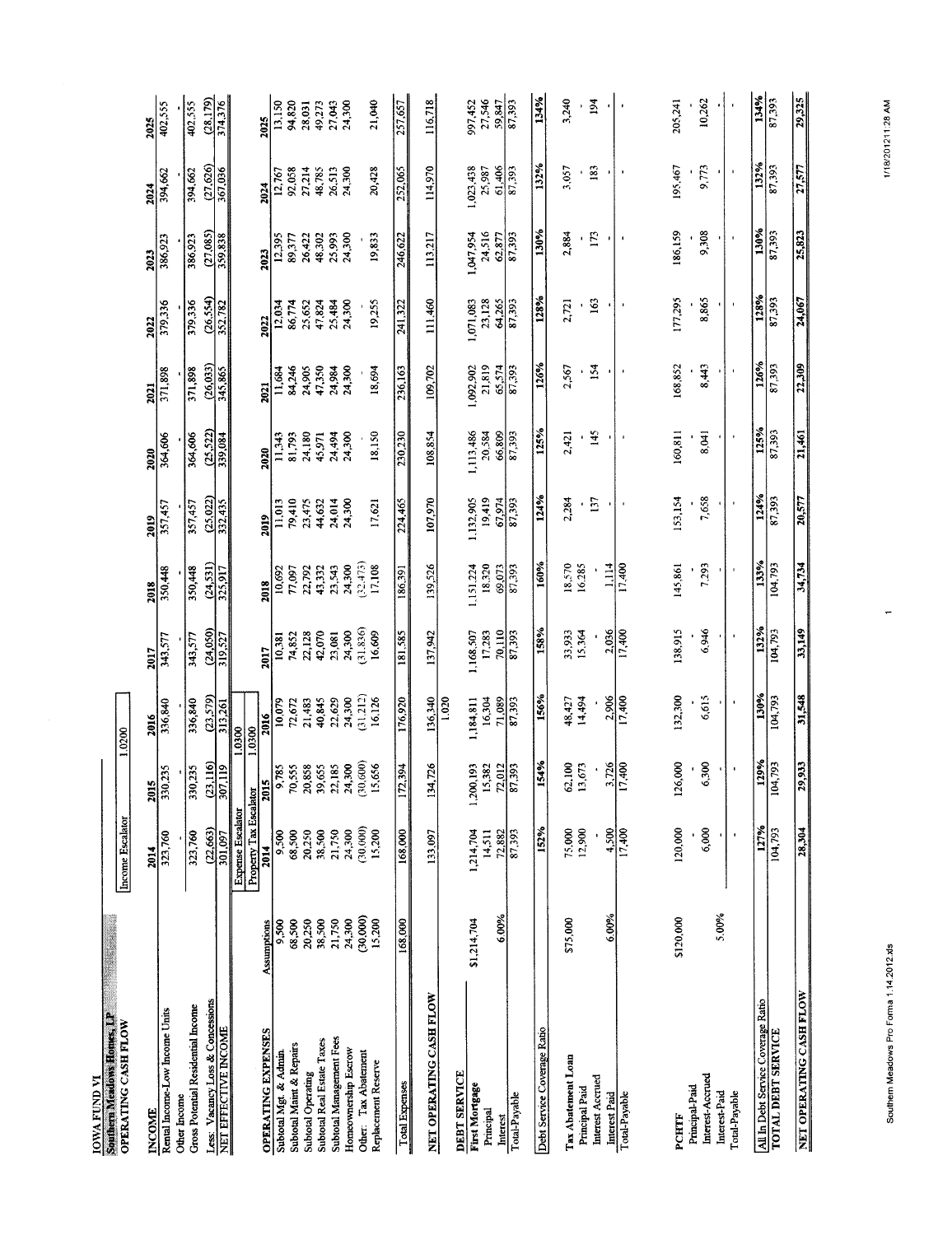# IOWA FUND VI<br>Southern Meadows Homes, LP<br>OPERATING CASH FLOW

| INCOME                                                           | 2026                 | 2027                | 2028                 | 2029                 | TOTAL                   |
|------------------------------------------------------------------|----------------------|---------------------|----------------------|----------------------|-------------------------|
| Rental Income-Low Income Units                                   | 410,606              | 418,818             | 427,194              | 435,738              | 6,034,655               |
| <b>Gross Potential Residential Income</b><br><b>Other</b> Income | 410,606              | 418,818             | 427,194              | 435,738              | 6,034,655               |
|                                                                  |                      |                     |                      |                      |                         |
| Less: Vacancy Loss & Concessions<br>NET EFFECTIVE INCOME         | (28, 742)<br>381,864 | (29,317)<br>389,501 | (29, 904)<br>397,290 | (30, 502)<br>405,236 | (422, 425)<br>5,612,230 |
|                                                                  |                      |                     |                      |                      |                         |
|                                                                  |                      |                     |                      |                      |                         |
| <b>OPERATING EXPENSES</b>                                        | 2026                 | 2027                | 2028                 | 2029                 | <b>TOTAL</b>            |
| Subtotal Mgt. & Admin                                            | 13,545               | 13,951              | 14,370               | 14,801               | 191,490                 |
| Subtotal Maint & Repairs                                         | 97,665               | 100,595             | 103,612              | 106,721              | 1,380,746               |
| Subtotal Operating                                               | 28,872               | 29,738              | 30,630               | 31,549               | 408,177                 |
| Subtotal Real Estate Taxes                                       | 49,765               | 50,263              | 50,766               | 51,273               | 738,606                 |
| Subtotal Management Fees                                         | 27,584               | 28,136              | 28,699               | 29,273               | 405,404                 |
| Homeownership Escrow                                             | 24,300               | 24,300              | 24,300               | 24,300               | 388,800                 |
| Tax Abatement<br>Other:                                          |                      |                     |                      |                      | (156, 121)              |
| Replacement Reserve                                              | 21,672               | 22,322              | 22,991               | 23,681               | 306,385                 |
| <b>Total Expenses</b>                                            | 263,402              | 269,304             | 275,368              | 281,597              | 3,663,487               |
| NET OPERATING CASH FLOW                                          | 118,462              | 120,197             | 121,923              | 123,639              | 1,948,743               |
| <b>DEBT SERVICE</b>                                              |                      |                     |                      |                      |                         |
| First Mortgage                                                   | 969,905              | 940,707             | 909,756              | 876,948              | 876,948                 |
| Principal                                                        | 29,199               | 30,951              | 32,808               | 34,776               | 372,532                 |
| Interest                                                         | 58,194               | 56,442              | 54,585               | 52,617               | 1,025,758               |
| Total-Payable                                                    | 87,393               | 87,393              | 87,393               | 87,393               | 1,398,291               |
| Debt Service Coverage Ratio                                      | 136%                 | 138%                | 140%                 | 141%                 |                         |
| Tax Abatement Loan                                               | 3,435                | 3,641               | 3,859                | 4,091                | 4,091                   |
| Principal Paid                                                   |                      |                     |                      |                      | 72,716                  |
| Interest Accrued                                                 | 206                  | 218                 | 232                  | 245                  | 2,052                   |
| Interest Paid                                                    |                      |                     |                      |                      | 14,282                  |
| Total-Payable                                                    |                      |                     |                      |                      | 86,998                  |
| PCHTF                                                            | 215,503              | 226,278             | 237,592              | 249,471              | 249,471                 |
| Principal-Paid                                                   |                      |                     |                      |                      |                         |
| Interest-Accrued<br>Interest-Paid                                | 10,775               | 11,314              | 11,880               | 12,474               | 141,945                 |
| Total-Payable                                                    | $\blacksquare$       | $\blacksquare$      |                      | $\epsilon$           |                         |
| All In Debt Service Coverage Ratio                               | 136%                 | 138%                | 140%                 | 141%                 |                         |
| <b>TOTAL DEBT SERVICE</b>                                        | 87,393               | 87,393              | 87,393               | 87,393               | 1,485,288               |
| NET OPERATING CASH FLOW                                          | 31,068               | 32,804              | 34,530               | 36,246               | 463,454                 |

 $\sim$